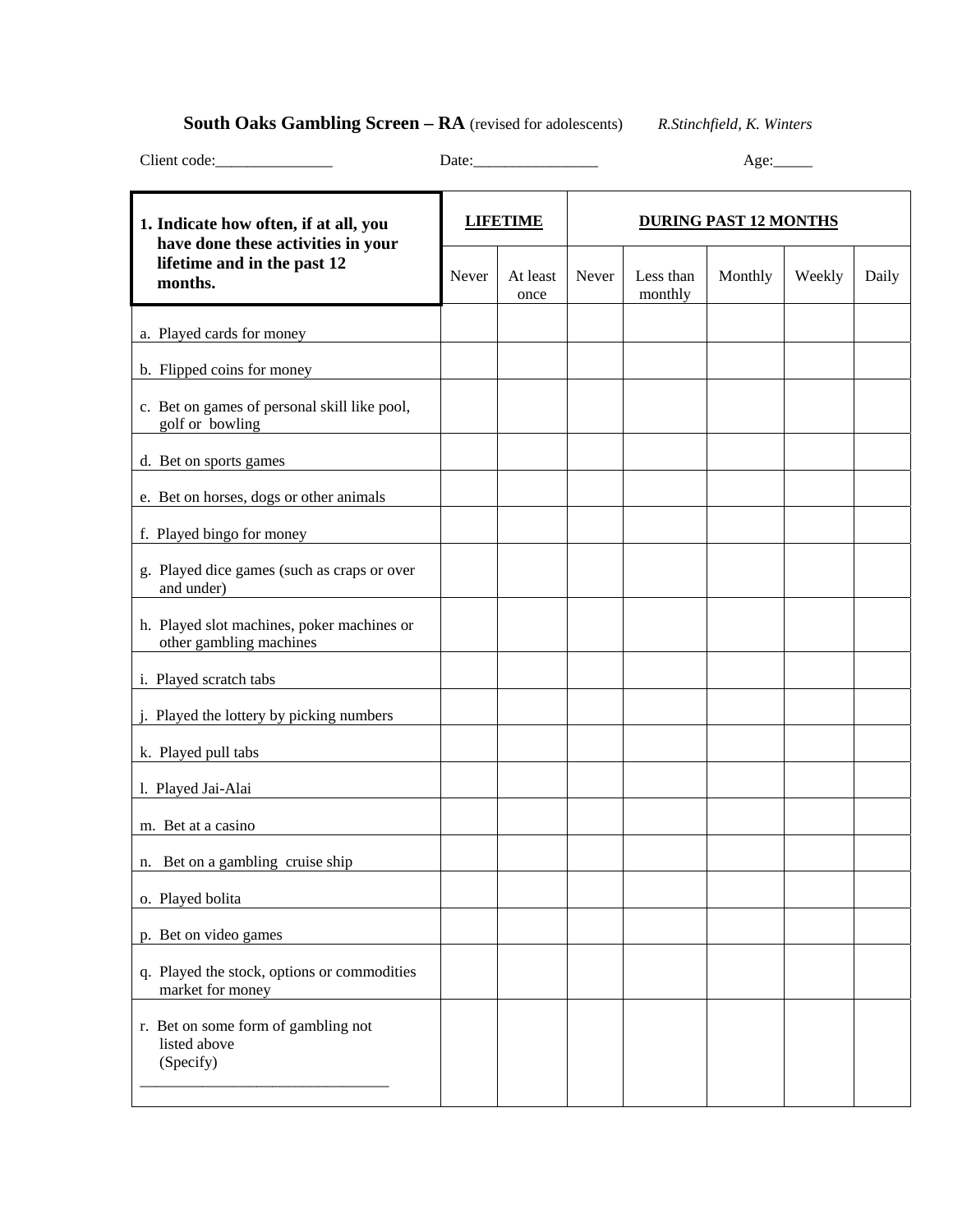- **2. What is the largest amount of money you have ever gambled at one time in the past 12 months?** 
	- o \$1 or less
	- o More than \$1 up to \$10
	- o More than \$10 up to \$49
	- o \$50-\$89
	- o \$100-\$199
	- o \$200 or more

#### **3. Do either of your parents (or guardians) play any games of chance for money?**

- o Yes
- o No
- o I don't know

### **If "yes," which one?**

- o Mother only
- o Father only
- o Both mother and father
- $\circ$  Other (specify)

### **4. Do you think that either of your parents (or guardians) gamble too much?**

- **n.** Yes
	- o No
	- o Don't know

#### **If yes, which one?**

- o Mother only
- o Father only
- o Both Mother and Father
- o Other (specify) \_\_\_\_\_\_\_\_\_\_\_\_\_\_\_\_\_\_\_\_\_\_\_\_\_\_\_\_

### **5. In the past 12 months, how often have you gone back another day to try to win back money you lost?**

- o Every time
- o Most of the time
- o Some of the time
- o Never
- **6. In the past 12 months when you were betting, have you ever told others you were winning when you really weren't winning?** 
	- o Yes
	- o No
- **7. Has your betting money, in the past 12 months, ever caused any problems for you such as arguments with family and friends, or problems at school or at work?** 
	- o Yes
	- o No
- **8. In the past 12 months, have you ever gambled more than you had planned to?**

o Yes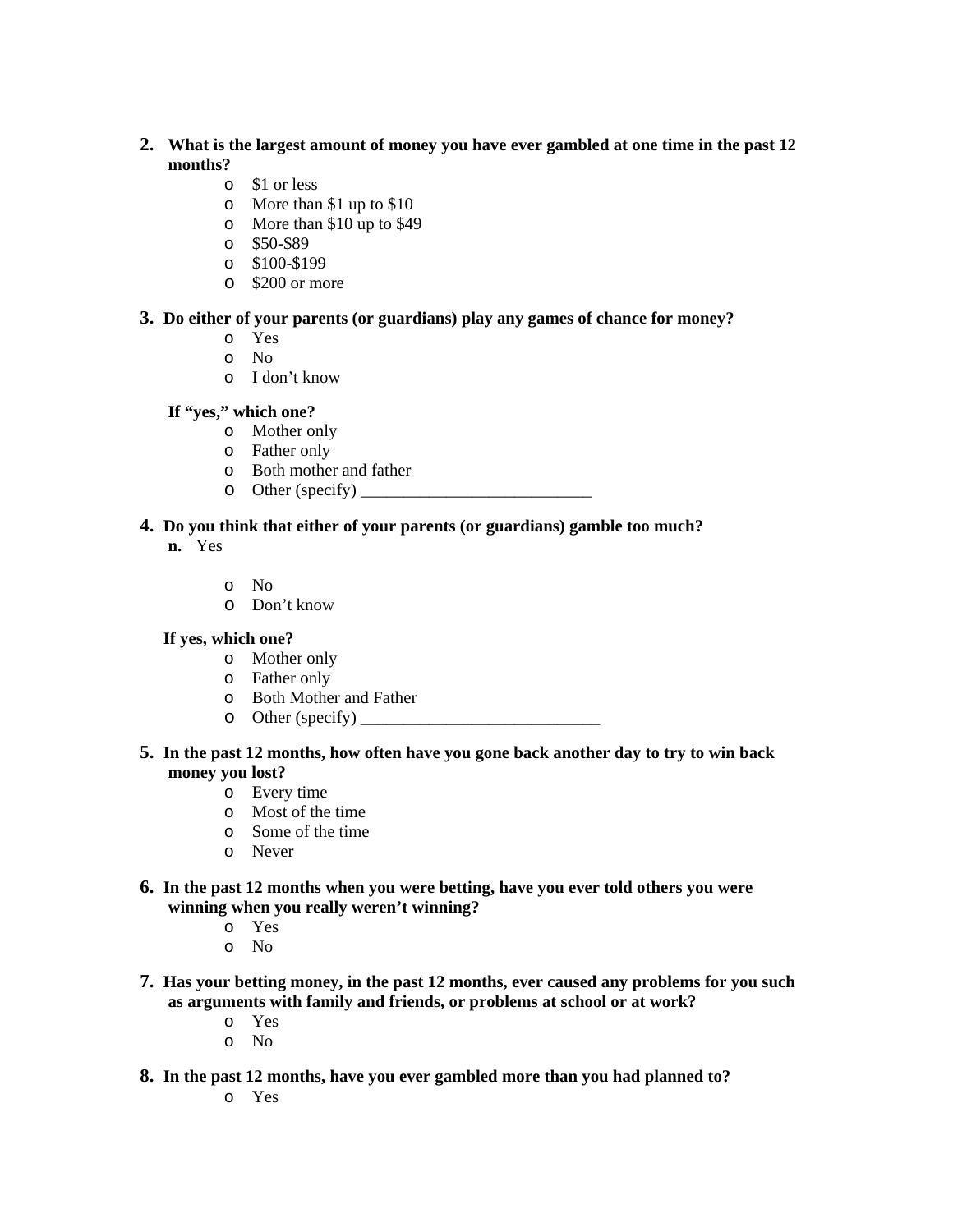o No

- **9. In the past 12 months, has anyone criticized your betting or told you that you had a gambling problem, regardless of whether you thought it was true or not?** 
	- o Yes
	- o No
- **10. In the past 12 months, have you ever felt bad about the amount you bet, or about what happens when you bet money?** 
	- o Yes
	- o No
- **11. Have you ever felt, in the past 12 months, that you would like to stop betting money but didn't think you could?** 
	- o Yes
	- o No
- **12. In the past 12 months, have you ever hidden from family or friends any betting slips, IOUs, lottery tickets, money that you've won, or other signs of gambling?** 
	- o Yes
	- o No
- **13. In the past 12 months, have you had money arguments with family or friends that centered on gambling?** 
	- o Yes
	- o No
- **14. In the past 12 months, have you borrowed money to bet and not paid it back?** 
	- o Yes
	- o No
- **15. In the past 12 months, have you ever skipped or been absent from school or work due to betting activities?** 
	- o Yes
	- o No
- **16. Have you borrowed money or stolen something in order to bet or to cover gambling debts in the last 12 months?** 
	- o Yes
	- o No

#### If yes, check  $(\Box)$  from whom or where you got the money or goods (check all that apply):

- a. \_\_\_ Parents or guardians e. \_\_\_Loan sharks<br>b. \_\_\_ Brother(s) or sister(s) f. \_\_\_You sold per
- 
- 
- 
- b. \_\_\_ Brother(s) or sister(s) f. \_\_\_You sold personal or family property c. \_\_\_ Relatives  $g.$  \_\_\_You passed a bad check on your check
- c. \_\_\_ Relatives g. \_\_\_You passed a bad check on your checking account d. \_\_\_ Friends h. \_\_\_You stole from someone
	- h.  $\sum$  You stole from someone

| <b>Score</b> | (Completed by Provider) | <b>Provider Code</b> |
|--------------|-------------------------|----------------------|
|--------------|-------------------------|----------------------|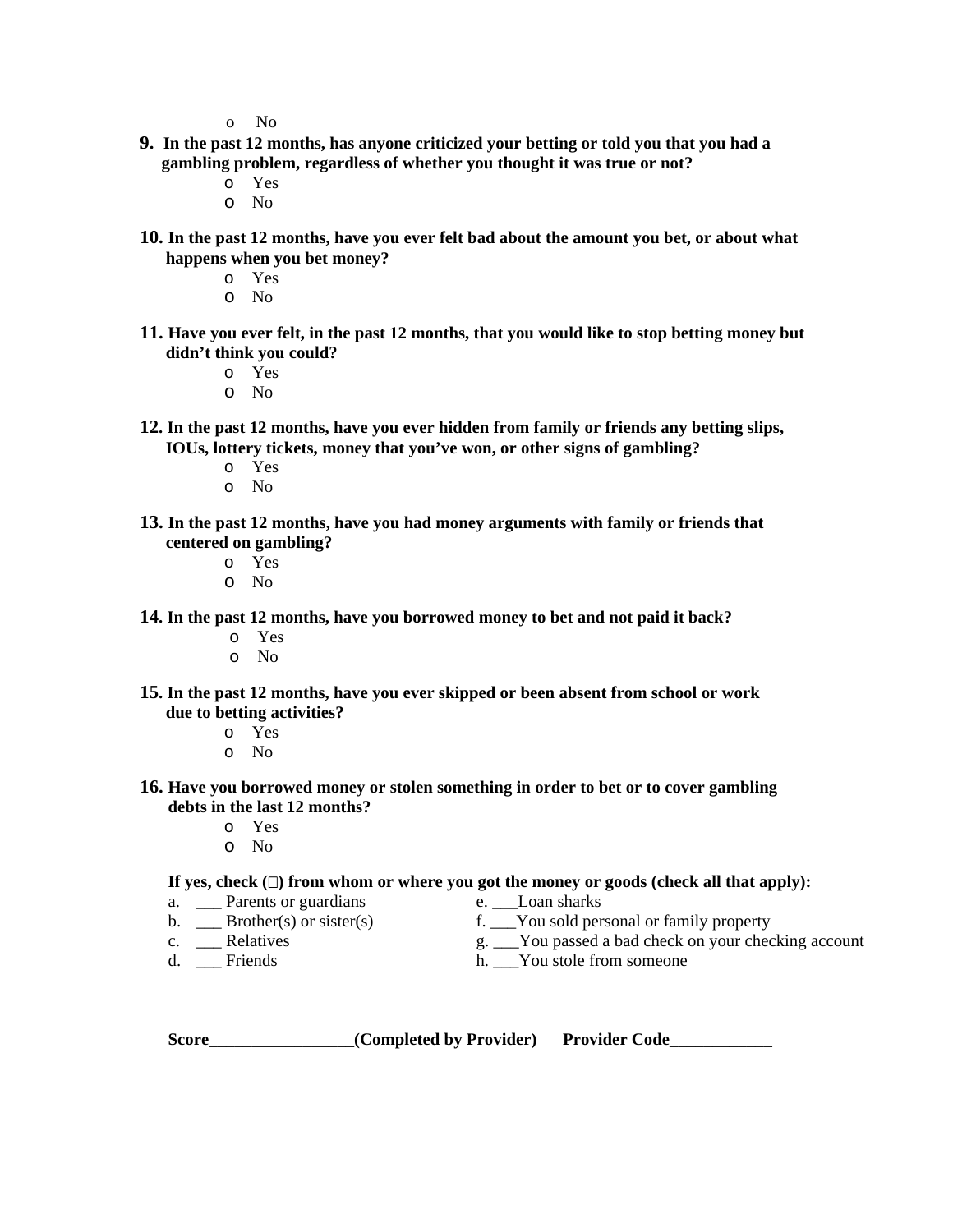# **SOUTH OAKS GAMBLING SCREEN: REVISED FOR ADOLESCENTS (SOGS-RA)**

The 12 scored items for the SOGS-RA from Winters, K.C., Stinchfield R.D. and Fulkerson, J. (1993a) are listed below.

a. How often have you gone back another day to try and win back money you lost gambling?

Every time/Most of the time/Some of the time/Never

b. When you were betting, have you ever told others you were winning money when you weren't?

Yes/No

c. Has your betting money ever caused any problems for you such as arguments with family and friends, or problems at school or work?

Yes/No

d. Have you ever gambled more than you had planned to?

Yes/No

e. Has anyone criticized your betting, or told you that you had a gambling problem whether you thought it true or not?

Yes/No

f. Have you ever felt bad about the amount of money you bet, or about what happens when you bet money?

Yes/No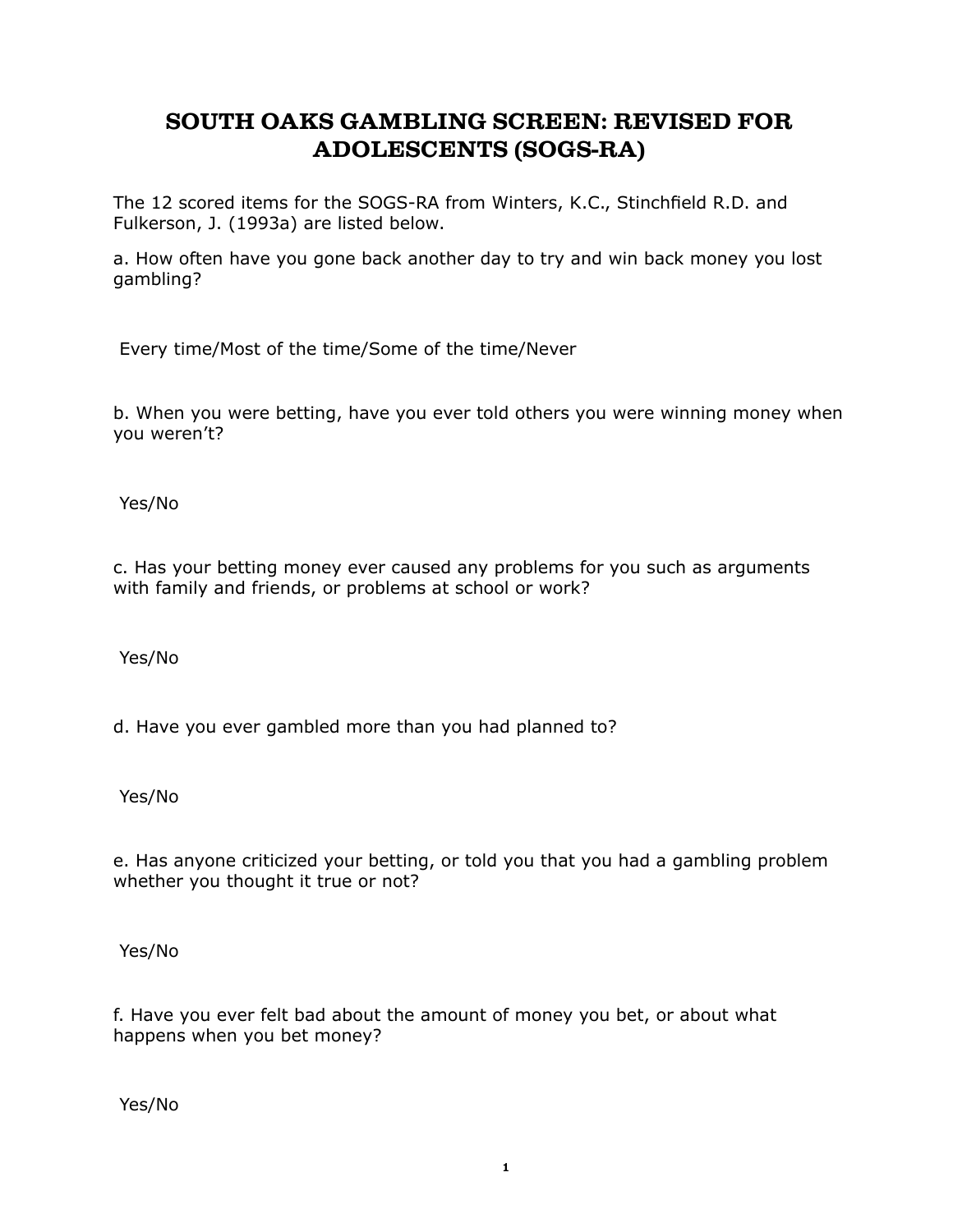g. Have you ever felt like you would like to stop betting, but didn't think you could?

Yes/No

h. Have you ever hidden from family or friends any betting slips, IOUs, lottery tickets, money that you won, or any signs of gambling?

Yes/No

i. Have you had money arguments with family or friends that centered on gambling?

Yes/No

j. Have you borrowed money to bet and not paid it back?

Yes/No

k. Have you ever skipped or been absent from school or work due to betting activities?

Yes/No

l. Have you borrowed money or stolen something in order to bet or to cover gambling activities?

Yes/No